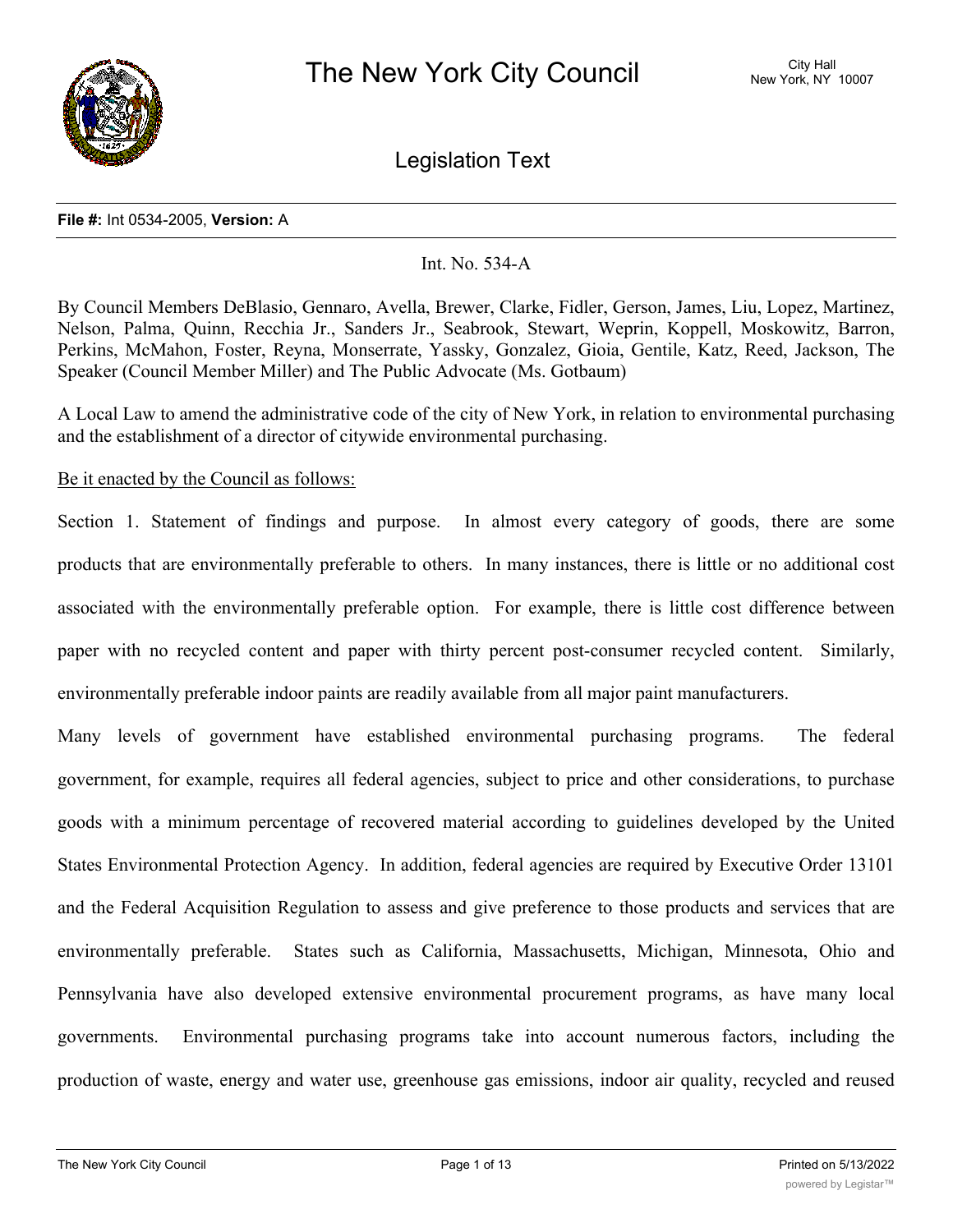content and the presence of hazardous substances.

The Council finds that the purchase of environmentally preferable products will protect the environment by reducing the City's energy consumption, air pollution, hazardous releases and water use. Accordingly, the Council declares it is reasonable and necessary to require the establishment of a citywide director of environmental purchasing.

§2. The administrative code of the city of New York is amended by adding a new chapter 3 to title 6 to read as follows:

## **CHAPTER 3**

## **ENVIRONMENTAL PURCHASING**

## **SUBCHAPTER 1**

## **GENERAL PROVISIONS**

**§6-301 Definitions.**

**§6-302 Applicability.**

## **§6-303 Exemptions and waivers.**

§6-301 **Definitions.** a. For the purposes of this chapter only, the following terms shall have the following meaning:

(1) "Agricultural wastes" means materials that remain after the harvesting or production of annual crops, including but not limited to rice, flax, wheat and rye.

(2) "Architectural coatings" means any coating to be applied to stationary structures and their appurtenances at the site of installation, to portable buildings at the site of installation, to pavements, or to curbs. This term shall not include the following: marine-based paints and coatings; coatings or materials to be applied to metal structures, such as bridges; or coatings or materials labeled and formulated for application in roadway maintenance activities.

(3) "Capital project" means a capital project as defined in section 210 of the charter that is paid for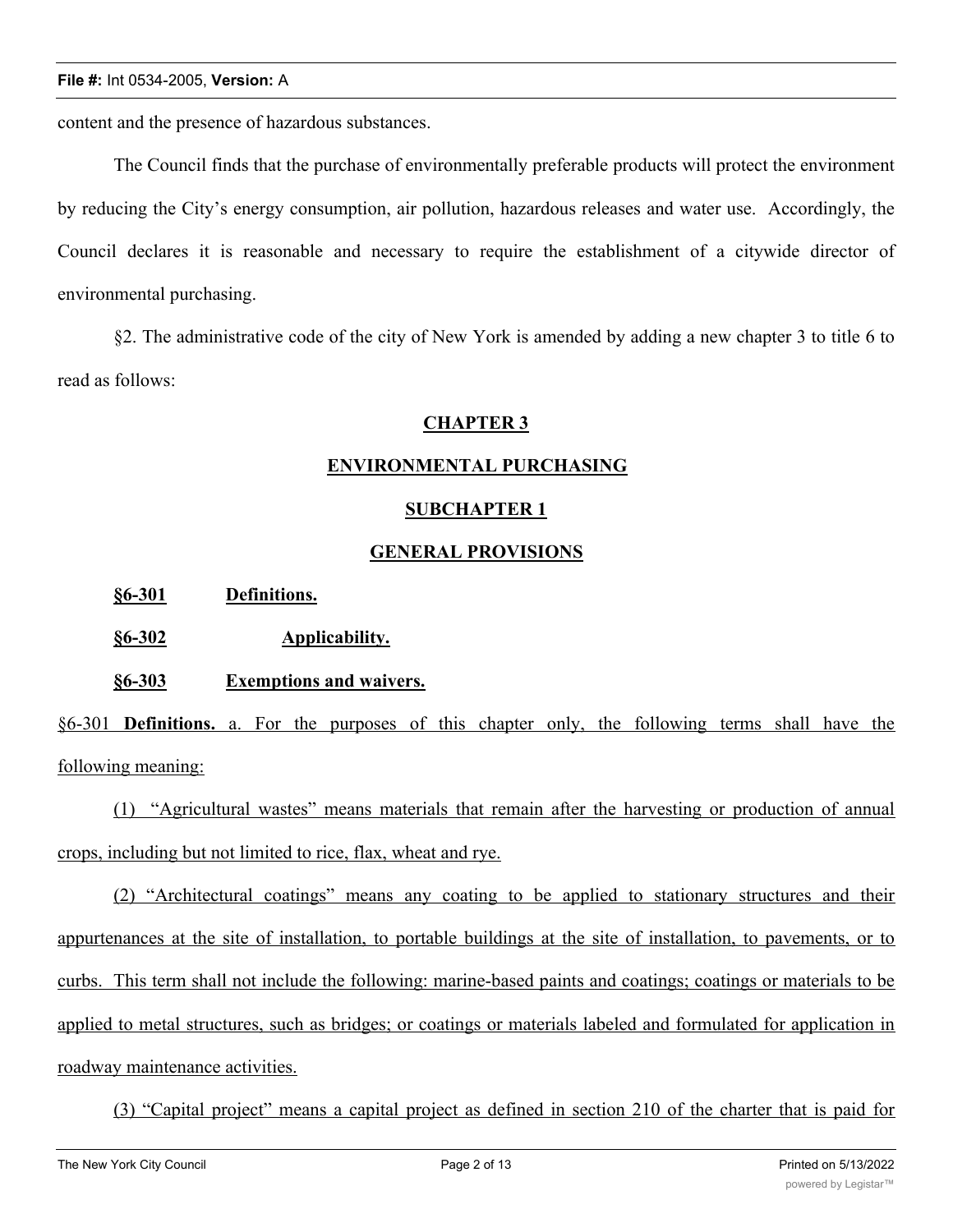in whole or in part from the city treasury.

(4) "Carpet" means any fabric used as a floor covering, but such term shall not include artificial turf.

(5) "Carpet adhesive" means any substance used to adhere carpet to a floor by surface attachment.

(6) "Carpet cushion" means any kind of material placed under carpet to provide softness when it is walked upon.

(7) "Cathode ray tube" means any vacuum tube, typically found in computer monitors, televisions and oscilloscopes, in which a beam of electrons is projected on a phosphorescent screen.

(8) "City's environmental purchasing standards" or "city environmental purchasing standard" means any standards set forth in this chapter and any directives, guidelines or rules promulgated by the director.

(9) "Composite wood or agrifiber products" means plywood, particleboard, chipboard, medium density fiberboard, standard fiberboard, orient strand board, glu-lams, wheatboard or strawboard.

(10) "Construction work" means any work or operations necessary or incidental to the erection, demolition, assembling or alteration of any building, but such term shall not include minor repairs.

(11) "Contractor" means any person or entity that enters into a contract with any agency, or any person or entity that enters into an agreement with such person or entity, to perform work or provide labor or services related to such contract.

(12) "Copier" means any device that makes paper copies of text or graphic material.

(13) "Covered electronic device" means: (i) any cathode ray tube, any product containing a cathode ray tube, any liquid crystal display (LCD), plasma screen or other flat panel television or computer monitor or similar video display product, any battery containing lead, cadmium, lithium or silver, any computer central processing unit that contains one or more circuit boards and includes any desktop computer or any laptop computer, any computer peripherals including, but not limited to, any keyboard, mouse and other pointing device, printer, scanner, facsimile machine and card reader, and any copier, but not including any automobile, household appliance, large piece of commercial or industrial equipment containing a cathode ray tube, a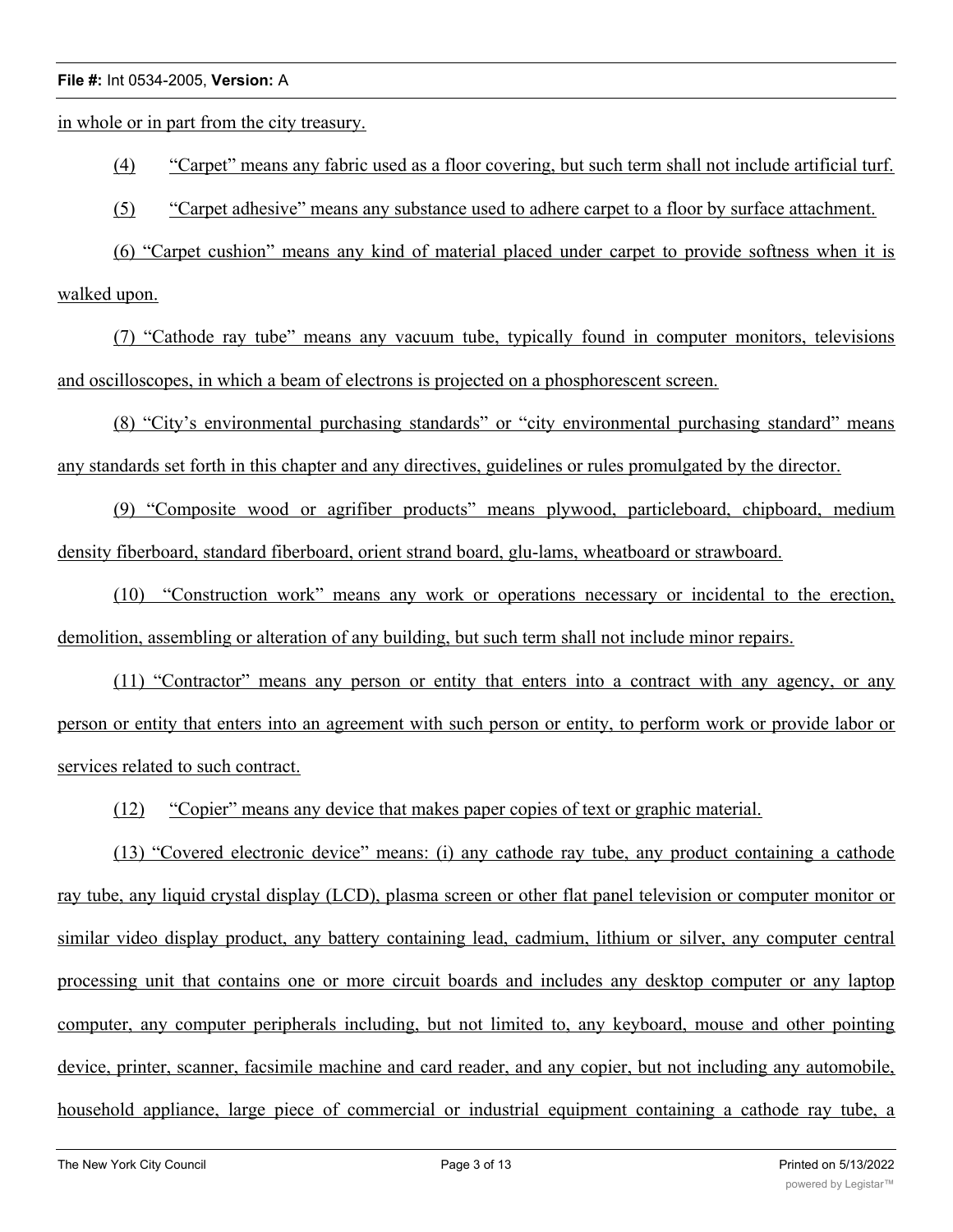cathode ray tube product, a flat panel display or similar video display device that is contained within, and is not separate from, the larger piece of equipment, or any device used by emergency response personnel; or (ii) any other electronic device designated by the director.

(14) "CPG" means the Comprehensive Procurement Guideline for Products Containing Recovered Materials, as set forth in part 247 of title 40 of the United States code of federal regulations.

(15) "Desktop computer" means any personal computer or workstation designed to operate only on alternating current power and to reside on or under a desktop.

(16) "Desktop-derived server" means any computer designed to provide services to other computers on a network and that contains an EPS12V or EPS1U form factor power supply.

(17) "Director" means the director of citywide environmental purchasing.

(18) "Electronic product environmental assessment tool" means a tool for evaluating the environmental performance of electronic products throughout their life cycle developed by the federal government and other stakeholders.

(19) "End-of-life management" means promoting the recycling or reuse of a product through features of the product or materials from which the product is manufactured.

(20) "ENERGY STAR labeled" means a designation indicating that a product meets the energy efficiency standards set forth by the United States environmental protection agency and the United States department of energy for compliance with the ENERGY STAR program.

(21) "Flow rate" means the volume, mass, or weight of water flowing past a given point per unit of time.

(22) "Green cleaning product" means any environmentally preferable cleaning product whose use has been determined to be feasible through the pilot program established pursuant to the local law that added subchapter 6 of this chapter or through any other testing and evaluation conducted by the director.

(23) "Hazardous substance" means any substance that, because of its quantity, concentration, or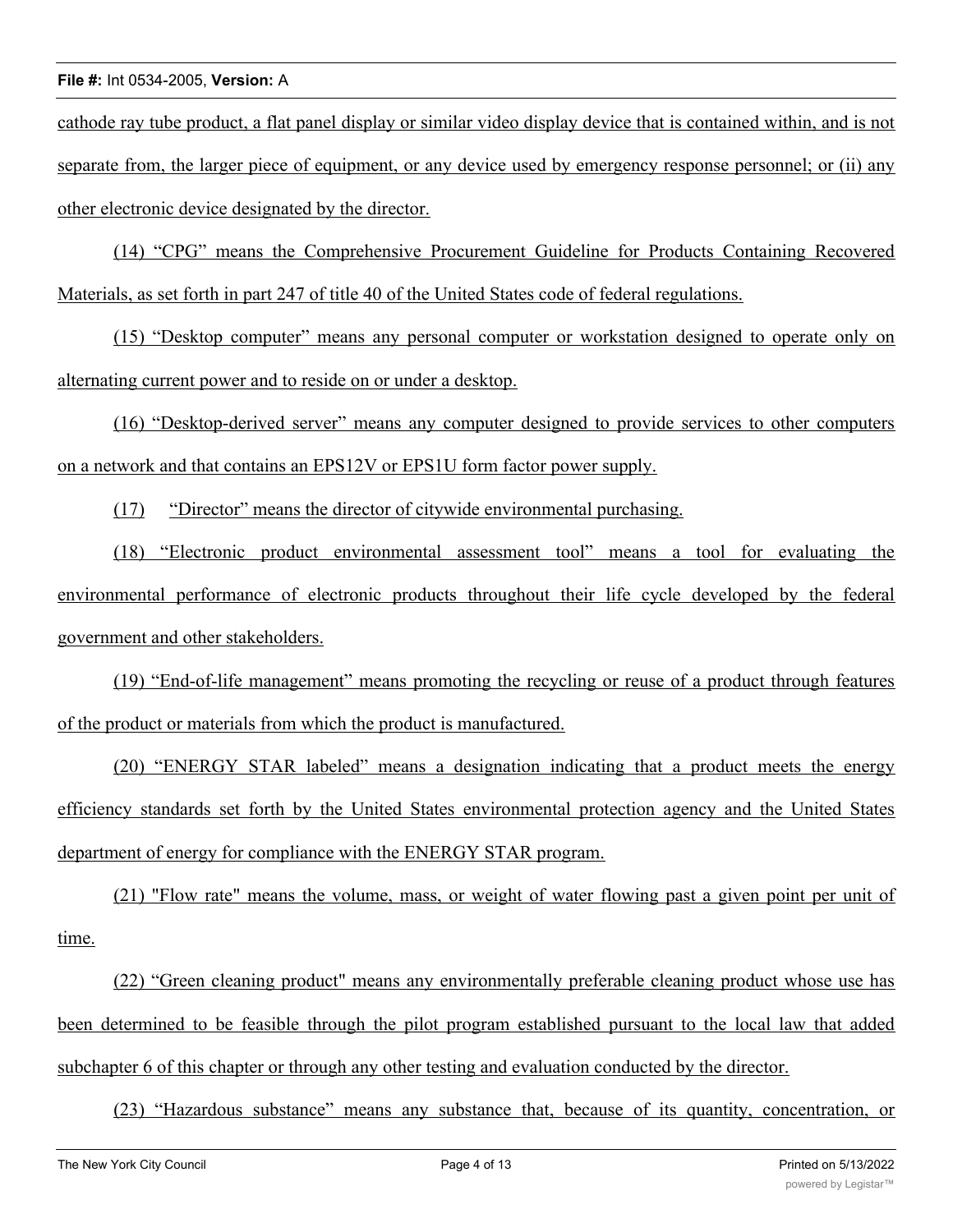physical or chemical characteristics, poses a significant present or potential hazard to human health and safety or to the environment if released into the workplace or the environment.

(24) "Incandescent lamp" means any lamp in which a filament is heated to incandescence by an electric current to produce visible light.

(25) "Lamp" means any glass envelope with a gas, coating, or filament that produces visible light when electricity is applied, but such term shall not include automotive light bulbs.

(26) "Local area network" means any two or more computers and associated devices that share a common communications line or wireless link and typically share the resources of a single processor or server within a small geographic area.

(27) "Minor repairs" means replacement of any part of a building for which a permit issued by the department of buildings is not required by law, where the purpose and effect of such work or replacement is to correct any deterioration or decay of or damage to such building or any part thereof and to restore same, as nearly as may be practicable, to its condition prior to the occurrence of such deterioration, decay or damage.

(28) "Persistent, bioaccumulative and toxic chemicals" means those chemicals that are toxic to living organisms, persist in the environment and build up in the food chain. This definition shall include any substance on the United States environmental protection agency's list of priority chemicals published under the national partnership for environmental priorities, as well as hexavalent chromium, polybrominated biphenyls and polybrominated diphenyl ethers.

(29) "Postconsumer material" means a material or finished product that has served its intended use and has been diverted or recovered from waste destined for disposal, having completed its life as a consumer item. Postconsumer material is a part of the broader category of recovered materials*.*

(30) "Power supply" means any device intended to convert line voltage alternating current to one or more lower voltages of direct current.

(31) "Printer" means any device that prints the text or graphics output of a computer onto paper.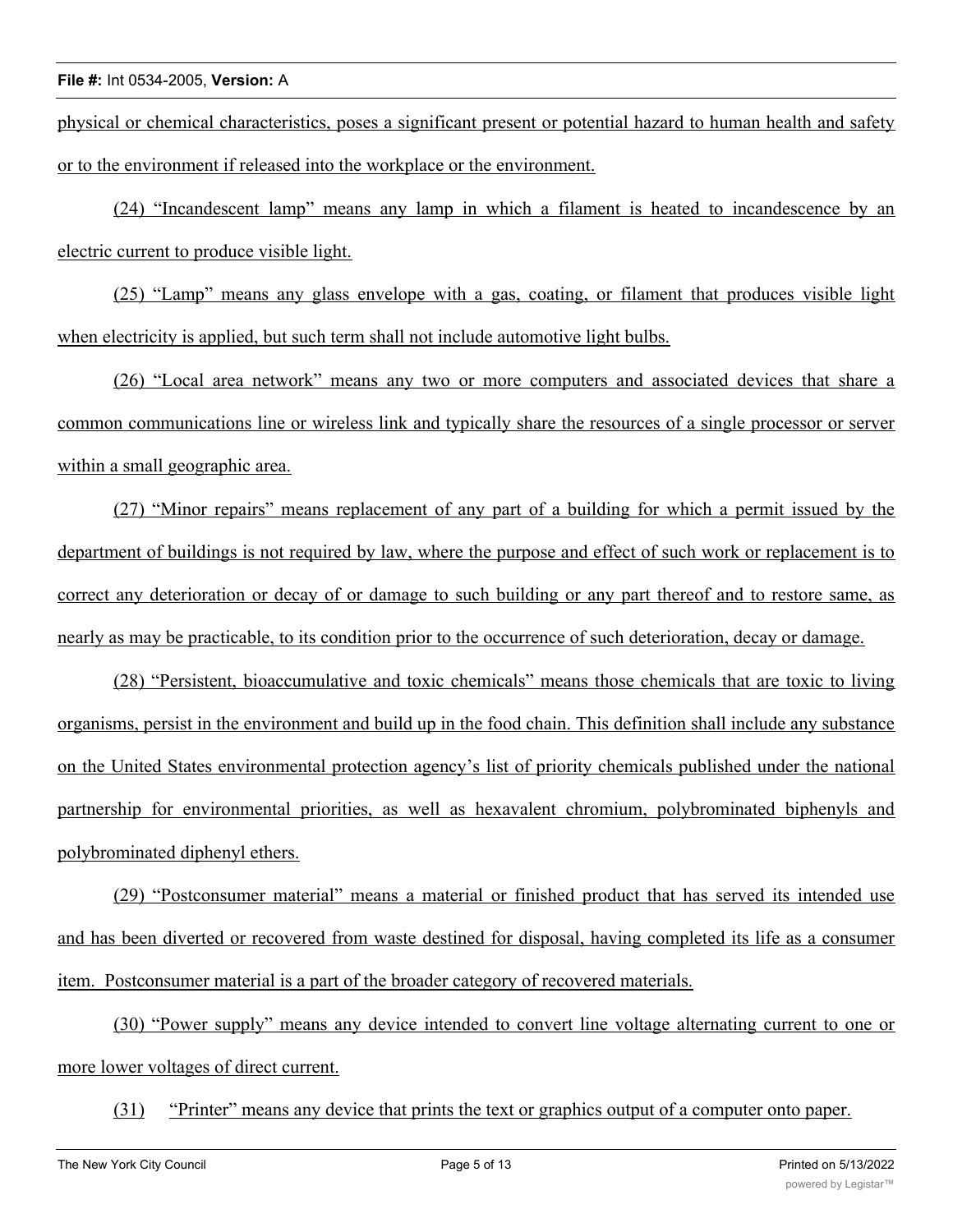(32) "Reasonably competitive" means at a cost not exceeding that permissible under section 104-a of the general municipal law.

(33) "Recovered material" means waste materials and byproducts which have been recovered or diverted from solid waste, but such term does not include those materials and byproducts generated from, and commonly reused within, an original manufacturing process. For purposes of purchasing paper and paper products, "recovered material" includes "post-consumer recovered paper" and "recovered materials, for purposes of purchasing paper and paper products", as those terms are defined in the CPG.

(34) "Recycled product" shall mean recycled product as defined in section 104-a of the general municipal law.

(35) "Volatile organic compound" means any compound of carbon, excluding carbon monoxide, carbon dioxide, carbonic acid, metallic carbides or carbonates, and ammonium carbonate, which participates in atmospheric photochemical reactions, as specified in part 51.100 of chapter 40 of the United States code of federal regulations.

§6-302 **Applicability.** a. Except where otherwise provided, the provisions of this chapter shall apply to any product:

(1) purchased or leased by any agency;

(2) purchased or leased by any contractor pursuant to any contract with any agency where the director has designated such contract as one subject to this chapter in whole or in part; or

(3) purchased or leased by any contractor pursuant to any contract with any agency for construction work in any building; provided that this paragraph shall only require that such contractors meet the requirements of subdivisions a, b and c of section 6-313 and subdivisions a and b of section 6-306 of this chapter. Notwithstanding the foregoing, except when otherwise determined by the director, this paragraph shall not apply to any such contract:

(i) subject to green building standards pursuant to subdivision b of section 224.1 of the charter;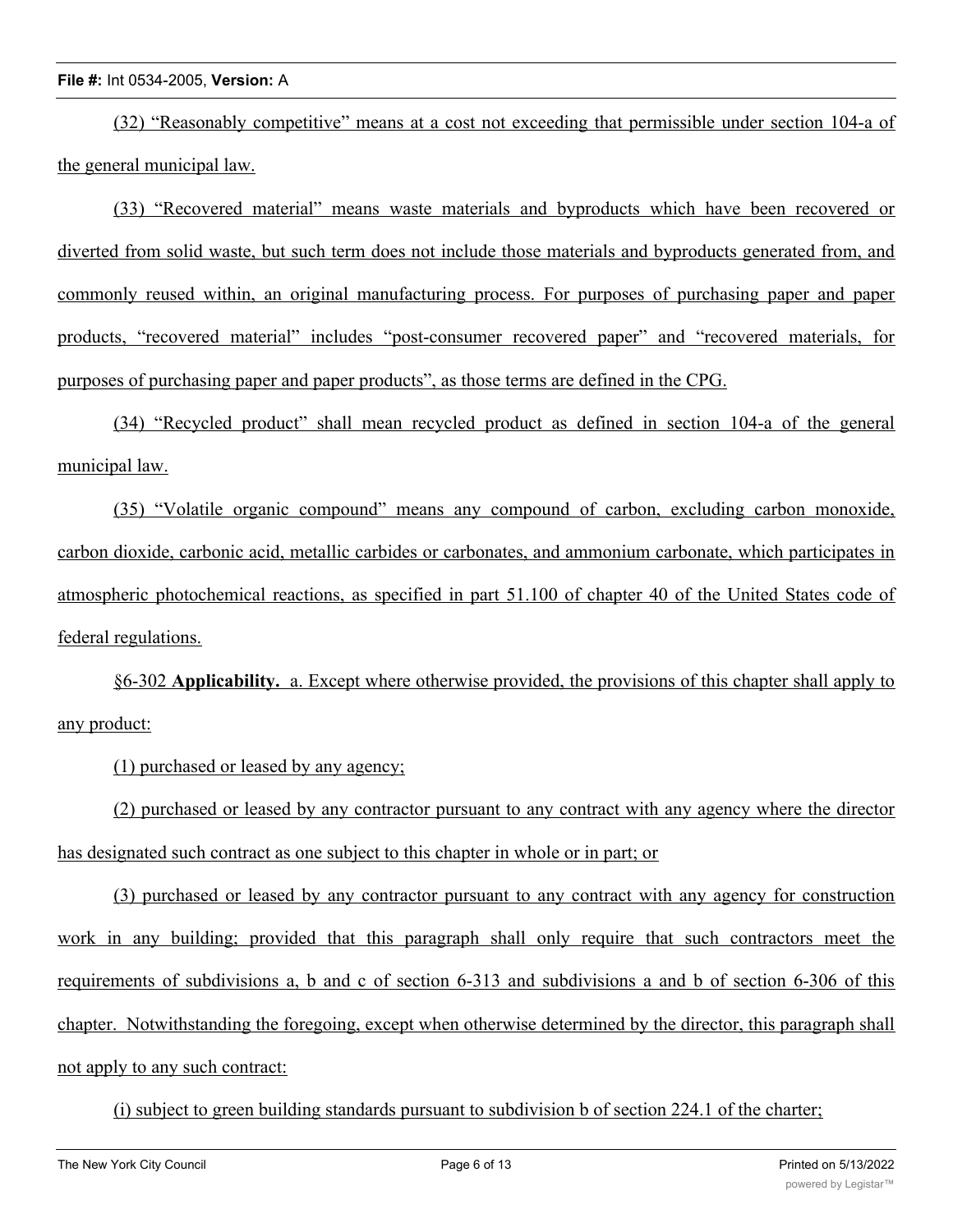(ii) subject to energy efficiency standards pursuant to subdivision c of section 224.1 of the charter; provided, however, that this exception shall only apply to the purchase of energy using products and to the extent the purchase or lease of any such products is necessary for compliance with such subdivision;

(iii) subject to water efficiency standards pursuant to subdivision d of section 224.1 of the charter; provided, however, that this exception shall only apply to the purchase of water using products;

(iv) where construction work is for a portion of a building that is less than fifteen thousand (15,000) square feet;

(v) where construction work is in any building or portion of a building leased by the city; provided, however, that this subparagraph shall not apply to any product purchased or leased by any contractor pursuant to any contract with any agency for construction work that (1) is a capital project and (2) is in a building or portion of a building that is leased for the use of a single agency where such single agency's lease is for more than fifty thousand (50,000) square feet of space; or

(vi) where the commissioner of the department of citywide administrative services determines that the requirements of this paragraph will result in significant difficulty in finding a suitable site for an agency facility and that such a circumstance could materially adversely affect the health, safety, or welfare of city residents.

b. Notwithstanding subparagraph (v) of paragraph 3 of subdivision a of this section, for any building where any single agency leases less than fifty thousand (50,000) but more than fifteen thousand (15,000) square feet of space, the contracting agency shall nonetheless make good faith efforts to apply subdivisions a, b and c of section 6-306 and subdivisions a and b of section 6-313 of this chapter to any capital construction work.

§6-303 **Exemptions and waivers**. a. This chapter shall not apply:

(1) to any product purchased or leased before the effective date of the local law that added this chapter;

(2) to any procurement where federal or state funding restrictions precludes the city from imposing the requirements of this chapter;

(3) to small purchases pursuant to section three hundred fourteen of the charter;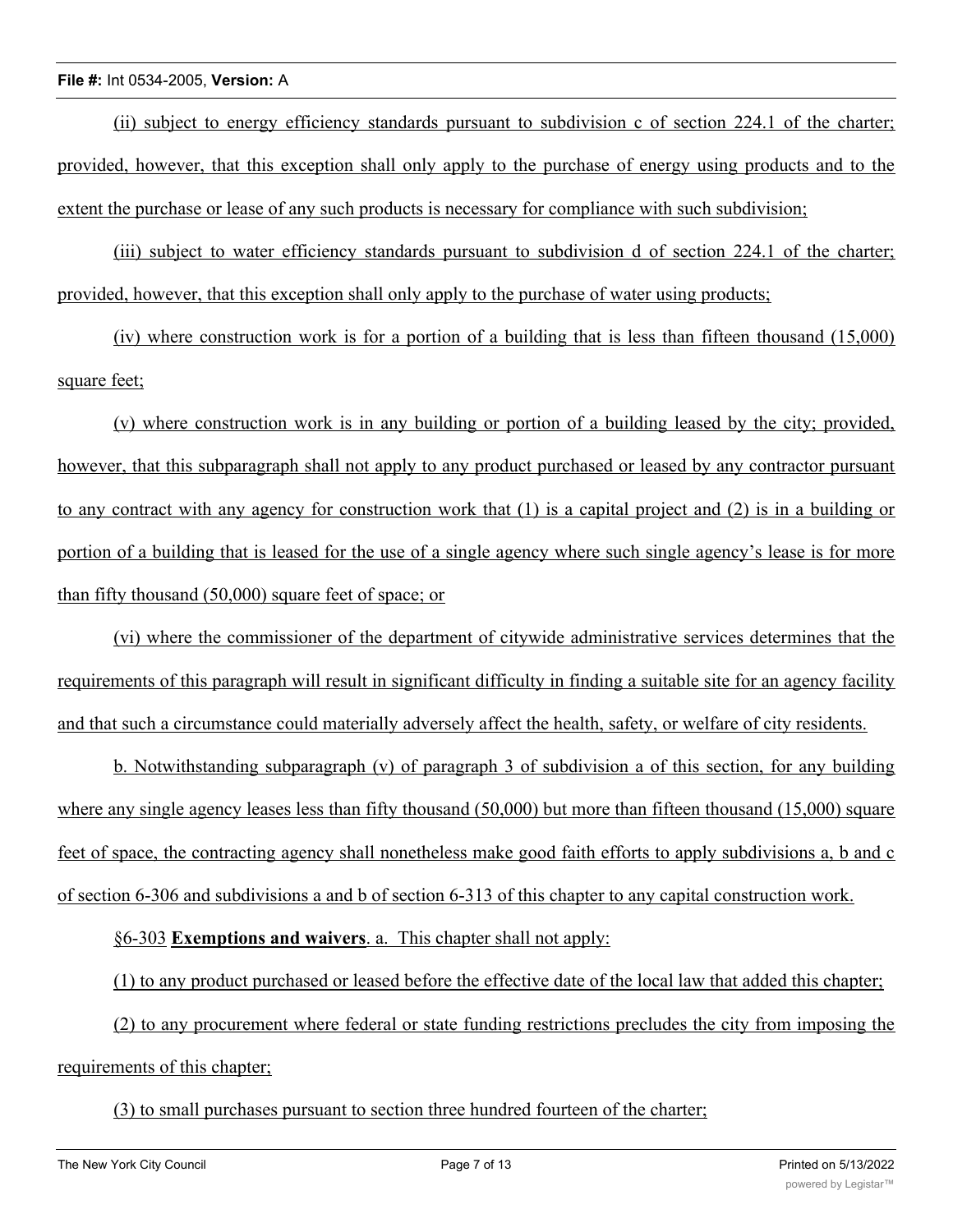(4) to emergency procurements pursuant to section three hundred fifteen of the charter;

(5) to intergovernmental purchases pursuant to section three hundred sixteen of the charter;

(6) where compliance with the city's environmental purchasing standards would conflict with the purpose of chapter 3 of title 25 of this code;

(7) to any product if there are fewer than three manufacturers that produce such product meeting the city's environmental purchasing standards and that are capable of producing any such product in a quantity and within a time period that are adequate for the city's needs;

(8) where the contracting agency finds that the inclusion of a specification otherwise required by sections 6-306 or 6-310 of this chapter would not be consistent with such agency's ability to obtain the highest quality product at the lowest possible price through a competitive procurement, provided that in making any such finding the contracting agency shall consider life-cycle cost-effectiveness; and

(9) where the contracting agency finds that the inclusion of a specification otherwise required by subchapters 5 or 6 of this chapter would not be consistent with such agency's ability to obtain the highest quality product at the lowest possible price through a competitive procurement, provided that in making any such finding the contracting agency shall consider the health and safety benefits of such specification.

b. The city's environmental purchasing standards may be waived by the director upon application by any agency:

(1) where compliance with the city's environmental purchasing standards would conflict with any consumer, health or safety:

(i) regulation of any agency; or

(ii) requirement of the federal government or state of New York or any nationally recognized testing laboratory designated by the director; or

(2) for any product if there are fewer than five manufacturers that produce such product meeting the city's environmental purchasing standards and that are capable of producing any such product in a quantity and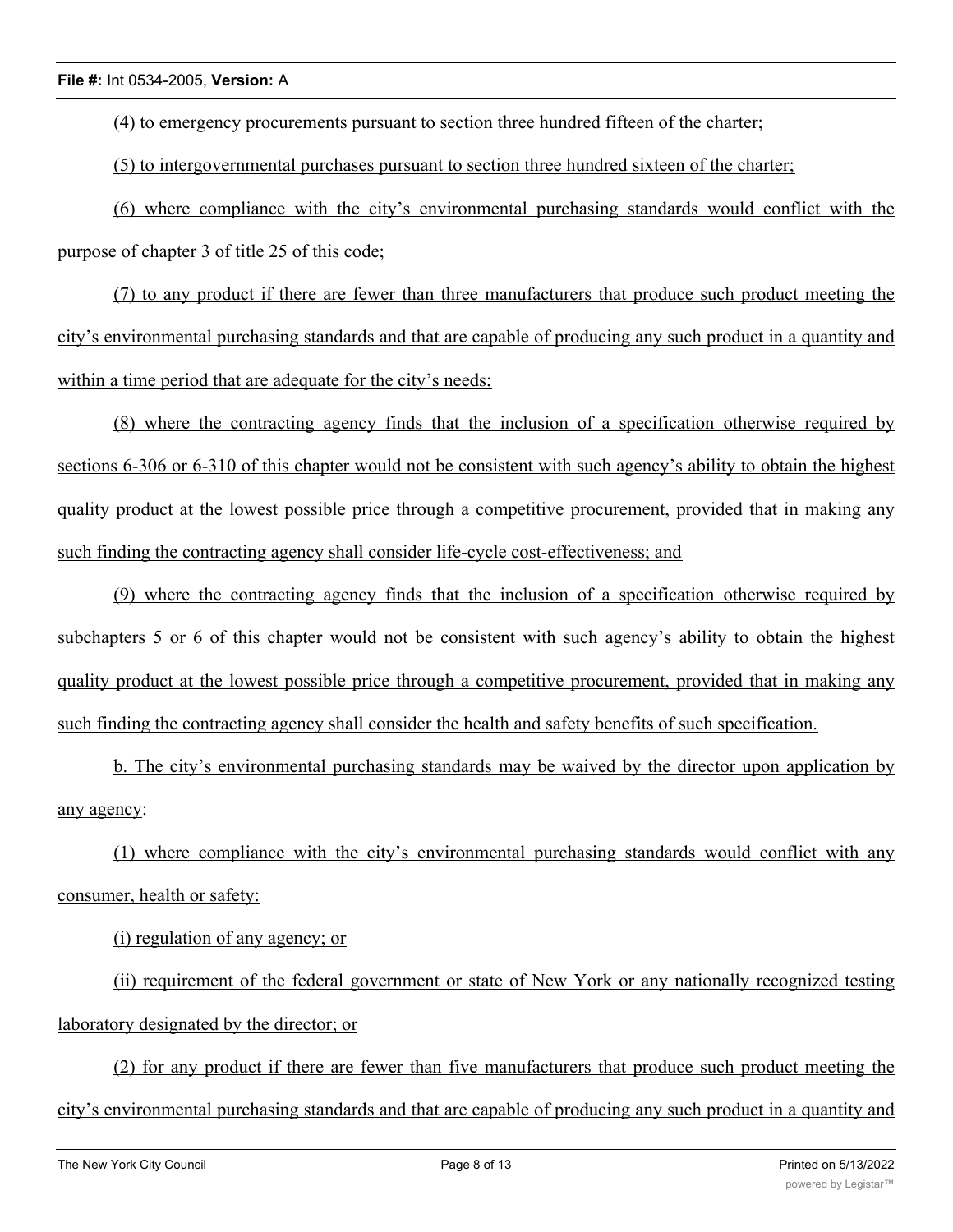within a time period that are adequate for the city's needs.

c. Any application for any waiver pursuant to this section shall be made in writing by the applying agency. The director shall, within a reasonable period of time, issue a written determination on whether to grant any such waiver application and shall include an explanation of any such determination.

d. Except as otherwise provided in this chapter, the director may exempt from the provisions of this chapter up to the following total dollar amounts, provided such amounts shall be indexed to inflation beginning in the second year after the effective date of this local law, of contracts for goods or construction work in the following fiscal years if in his or her judgment such exemption is in the best interests of the city:

(1) for fiscal years 2007 and 2008, one hundred million dollars  $(\$100,000,000)$ ;

(2) for fiscal year 2009, seventy-five million dollars (\$75,000,000); and

(3) for fiscal year 2010 and any fiscal year thereafter, fifty million dollars (\$50,000,000).

## **SUBCHAPTER 2**

# **OVERSIGHT OF ENVIRONMENTAL PURCHASING**

# **§6-304 Director of citywide environmental purchasing.**

# **§6-305 Agency implementation.**

§6-304 **Director of citywide environmental purchasing**. There shall be a director of citywide environmental purchasing who shall:

a. develop, establish, as appropriate, by promulgation of rules and implement environmental purchasing standards, in addition to those set forth in this chapter, the purpose of which shall be to: conserve energy and water; increase the use of recycled and reused materials; reduce hazardous substances, with an emphasis on persistent, bioaccumulative and toxic chemicals; decrease greenhouse gas emissions; improve indoor air quality; promote end-of-life management; and reduce waste;

b. at least once every two years, review and, if necessary, update or revise the city's environmental purchasing standards;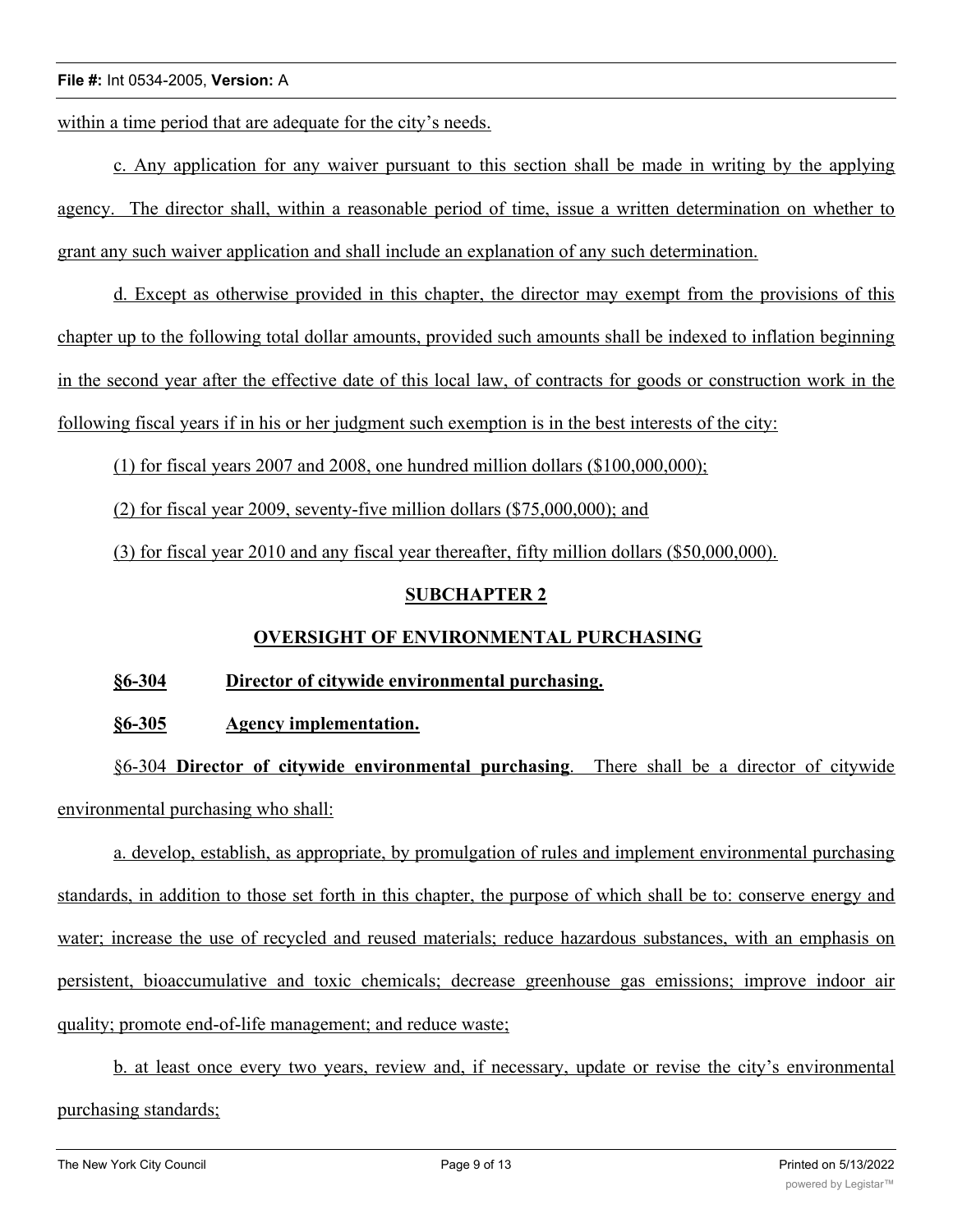c. when promulgating any rules pursuant to this chapter, consider, as appropriate, any available scientific evidence, or specifications, guidelines or rules of other governmental agencies or organizations supporting the establishment of environmental purchasing standards, as well as the electronic product environmental assessment tool;

d. partner, as appropriate, with other levels of government or jurisdictions to establish joint environmental purchasing standards, including working with and encouraging state agencies that supervise contracts from which the city purchases goods pursuant to paragraph five of subdivision a of section 6-303 of this chapter to meet or exceed any relevant city environmental purchasing standard;

e. monitor agency compliance with the city's environmental purchasing standards; and

f. submit an annual report to the speaker of the council and the mayor by October 1 of each year detailing the city's progress in meeting the purposes of this chapter, as specified in subdivision a of this section, and the city's environmental purchasing standards, which report shall at a minimum include:

(1) the total value of goods contracts entered into by any agency that comply with one or more city environmental purchasing standards;

(2) a list of all solicitations that include any product that is subject to this chapter with an indication of the environmental purchasing specifications in each such solicitation and the city environmental purchasing standard that is applicable to any such product specified in such solicitation;

(3) a list and the aggregate dollar value of contracts exempted pursuant to subdivision a of section 6-303 of this chapter according to each type of exemption;

(4) a list and the aggregate dollar value of contracts for which a waiver has been issued pursuant to subdivision b of section 6-303 of this chapter according to each type of waiver with an explanation of the director's basis for granting each such waiver;

(5) any material changes to the city's environmental purchasing standards since the last publication of such report, including any new, updated or revised rules established or determinations made by the director;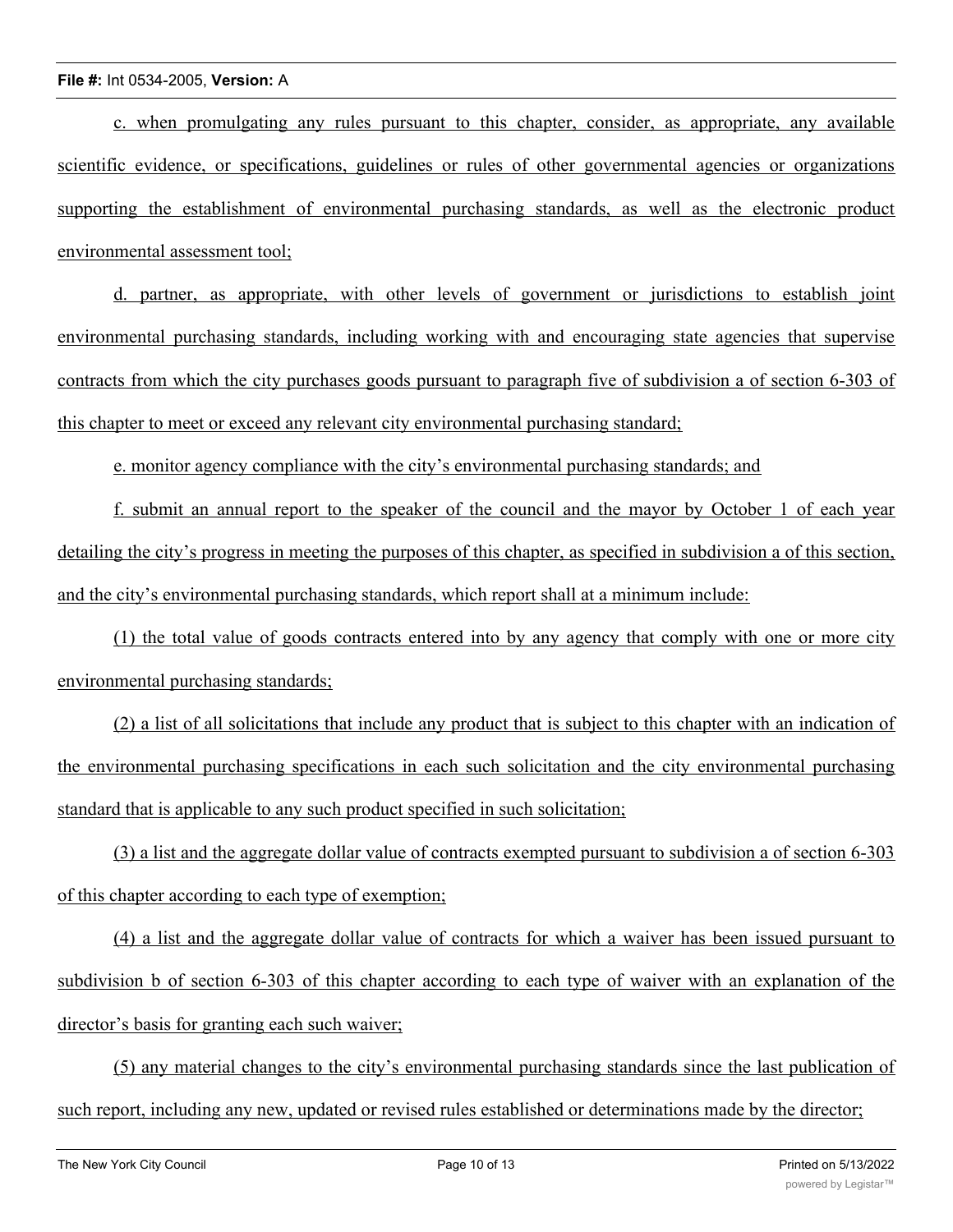(6) an identification of any product for which new or additional environmental purchasing standards are necessary;

(7) beginning January 1, 2008, an explanation of any determination pursuant to subdivision b of section 6-308 of this chapter not to require compliance with the CPG;

(8) a list of products considered in implementing subdivision c of section 6-308 of this chapter, including an indication of whether any such products were determined to be of inadequate quality, unavailable within a reasonable period of time, at a price that does not exceed a cost premium of seven percent (7%) above the cost of a comparable product that is not a recycled product or at a price that does not exceed a cost premium of five percent (5%) above the cost that would apply pursuant to subdivision a of section 6-308;

(9) beginning January 1, 2008, an explanation of any determination pursuant to subdivision c or d of section 6-306 of this chapter not to require compliance with the federal energy management program;

(10) a description of the good faith efforts required pursuant to subdivision b of section 6-302 of this chapter;

(11) a description of the director's efforts pursuant to subdivision d of this section;

(12) until October 12, 2012, a report on the implementation of section 6-307, section 6-309 and subdivision b of section 6-310 of this chapter; and

(13) for the annual report required in 2008, and every fourth year thereafter, for each product subject to the provisions of this chapter, the total dollar value of such products purchased or leased by any agency and the portion of such purchases that comply with the city's environmental purchasing standards; and, to the extent practicable, the total value of such products purchased or leased by any contractor pursuant to any contract with any agency, including any such contract for construction work in any building, that is subject to this chapter and the portion of such purchases that comply with the city's environmental purchasing standards.

§6-305 **Agency implementation**. a. Each agency shall designate an environmental purchasing officer who shall: